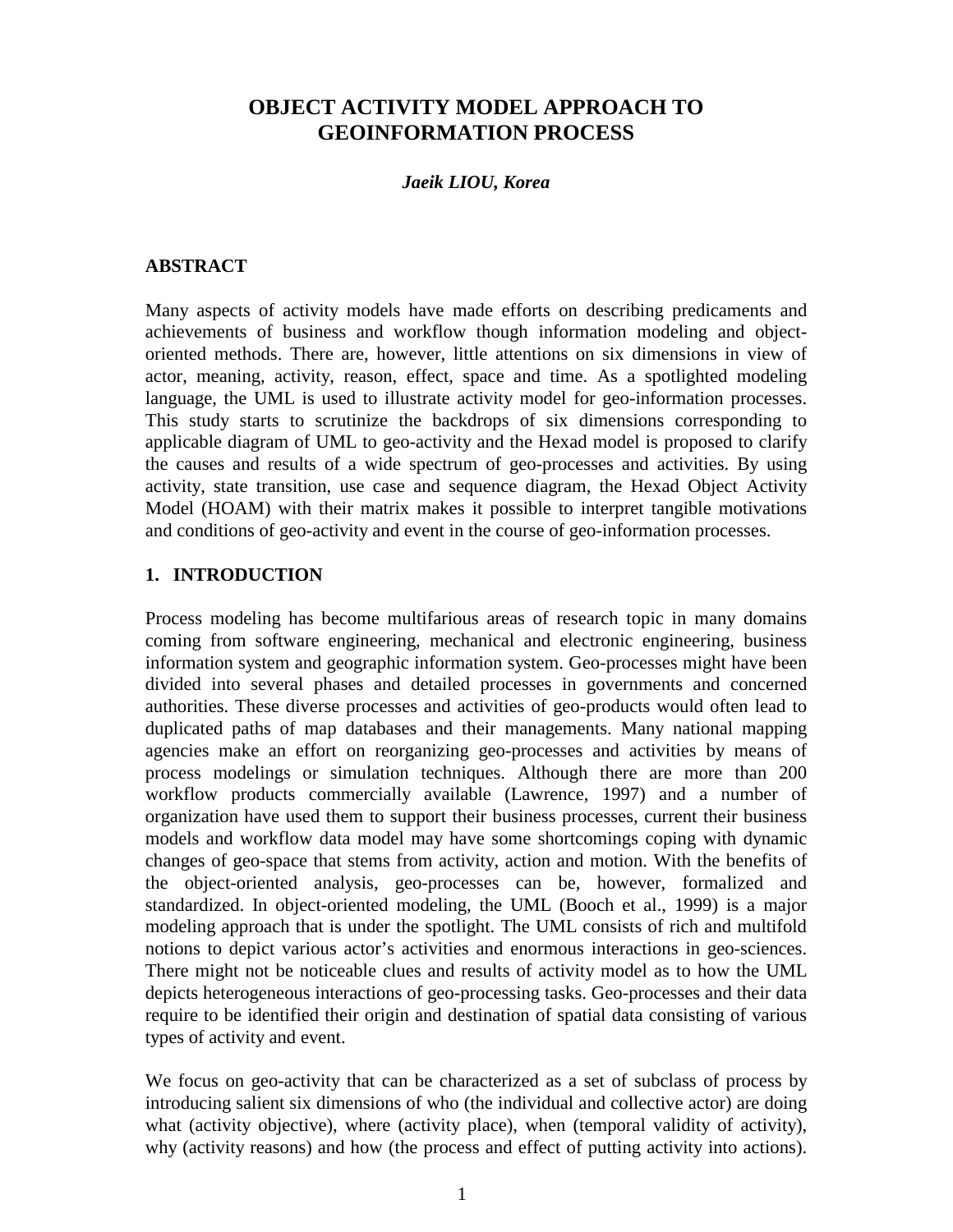The principal idea of the mapping of activity model onto object-oriented analysis is the representation of the activity associated with actor, time and space, and all components of the context of six dimensions. To further support geo-process and activity, the Hexad model is proposed to describe incidence of geo-activity and event. The Hexad matrix enables to portray different variants of activity and depict actor's behavior through action, time and the history in the context of the Hexad Object Activity Model. The model also suggests the framework of geo-activity design at the micro and macro level by using the state transition diagram and communicative types of activity's identification through the network.

## **2. MODELINGS OF PROCESSES AND WORKFLOWS**

Numerous reports and empirical studies of process modeling and business process modeling (WFMC, 1999a) have focused on process improvement and increases of customer services associated with the traditional organizational structure (Bridgeland and Becker 1994) and business processes that might not live up to organizational expectations (Hammer and Champy, 1993). In recent years, more emphasis has been placed on approaches which try to capture working processes in distributed workflow process management (Medina-Mora et al., 1993; Panagos and Eder, 1999) in close connection with business process redesign (BPR). A workflow management system allows the business process to be modeled, executed, monitored, and reported upon later (Eng, 1999).

Traditional process modeling approaches coming from Information Control Nets (Ellis and Nutt, 1980), Event-driven Process Chains (Scheer, 1998), and Role Activity Diagrams (Ould, 1995; Kawalek, 1999) would focus on activities. Many enterprises observe that business process approaches utilize process modeling as a way of understanding their own activities or behaviors. On the other hand, object-oriented business process modeling, today, considers a business process as the sum of all those activities (Bauer et al., 1994; Jacobson, 1995) enabling to easily simulate working processes and improve the performance of process redesign.

The variety of object-oriented analysis methodologies available suggests that it is possible to consider any entity, activity and process of businesses as a business object enabling to describe an abstract view of the real world no matter what it looks like. The different object-oriented analysis and design methodologies coming from, OMT (Rumbaugh, 1991), OOSE (Jabcobson et al., 1994), Booch (Booch, 1994) etc use a range of different techniques to document and implement business rules, and there is no yet dominant standard because business concepts could be differently interpreted corresponding to geo-transactional regions, economic organizations, and business items and rules, etc. In object-oriented modeling, the UML has been introduced recently as a uniform notation. It is a language for describing the artifacts of software systems and for business modeling and other non-software systems (Booch et al., 1999; OMG, 2000) that fuse the concepts of Booch, OMT, and OOSE. The UML consists of rich and multifaceted notions enabling to deal with dynamic actor's activities and enormous interactions of geo-processes.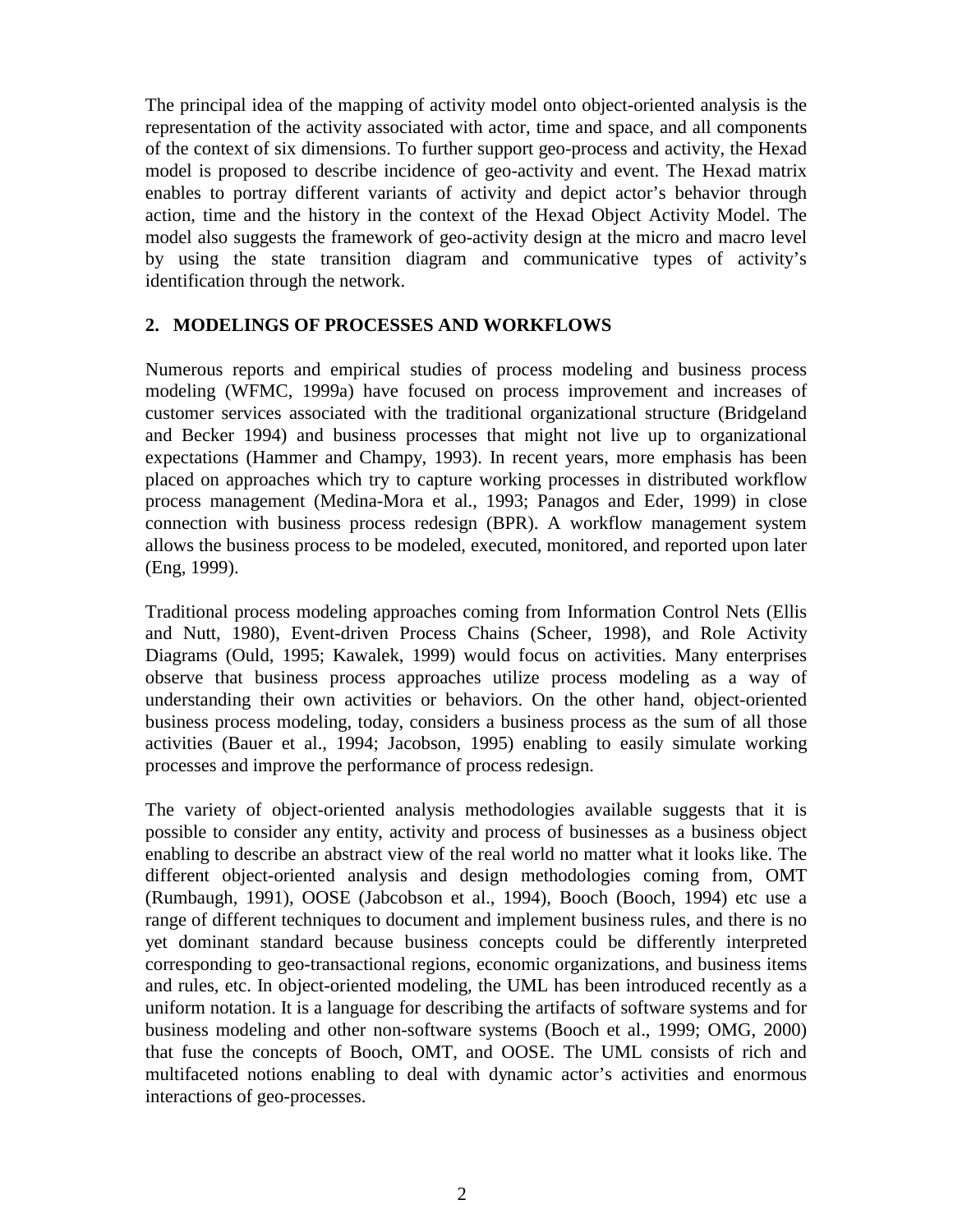Since the UML is a collection of specification techniques that are intended for software specification, it might not fully meet the requirements of the geo-sciences because technical software specification may differ from description of multi-layered geoprocesses and workflows. Thus, it may be hard to circumscribe apparent distinctions of diagram as to which major diagrams can be mapped to the geo-process frameworks. For the purpose of process modeling, activity diagram that is composed of nodes representing activities and edges with control flows (Jager et al., 1999) is used to show what happens in the geo-processes from planning to geo-information management. Activity diagram supports procedural modeling of processes based on the process programming paradigm (Osterweil, 1987). Being different from OMG business objects and event-based model (Cook and Wolf, 1998), geo-process objects often focus on importance of spatial activities that are brought about by direct and indirect actors during a certain period of time. Activity diagrams are another means for describing the dynamic behavior of systems within the UML framework. Activity diagrams are based on the event diagrams of Martin and Odell (1994) and are a particular kind of state machines in which the states represent activities and the transitions and completions of an activity (Gehrke et al., 1998).

### **3. HEXAD MODEL FOR GEO-PROCESS OBJECTS**

A business object represents a person, concept, process or event in operation, management, planning or accounting of a business or other organization (OMG, 1997). A business object includes attributes, relationship, actions/conditions, events, and interactions that apply to most part of geo-business objects. But a geo-business object is pertinent to information about people, places, and natural things in a spatial way including map production and marketing.

The benefit of process redesign is to mainly improve several dimensions with regard to products of cycle times, costs, and services and qualities by using a business model that starts to examine current value of their products with questions of "why is" today, but, is a valuable tool in determining the "what should be" (Meehan, 1995). Most existing business process modeling methods seek to define 3 or 4 dimensions that begin with analysis of business goals (why), activities and output (what), logical dependencies between activities (when), and role of actors (by whom) (Kueng and Kawalek, 1997). Bridgeland and Becker (1994) discuss four variances (why, what, who and when) of matrix with relevant analysis. Kradolfer and Geppert (1997) argue four requirements (who, when, which and how) of the workflow model. Van der Aalst and Van Hee (1996) examine three variances (what, how and by whom) based on the Petri-nets model. However, it seems that three or four dimensions based on business may not be enough to cope with a variety of process and activity of geo-business that should regularly update change of land records and land uses, and elucidate the causes and effects of dynamic actor's behaviors and complicated interactions in geo-processing environments.

Here, the Hexad model (Fig.1) is proposed to describe processes (or workflows) consisting of activities and events by means of six dimensions that are used to scrutinize the causes and procedures, and results of each planning and workflow that are relevant with an analysis. From a strategic perspective, any attempt to rethink a geo-business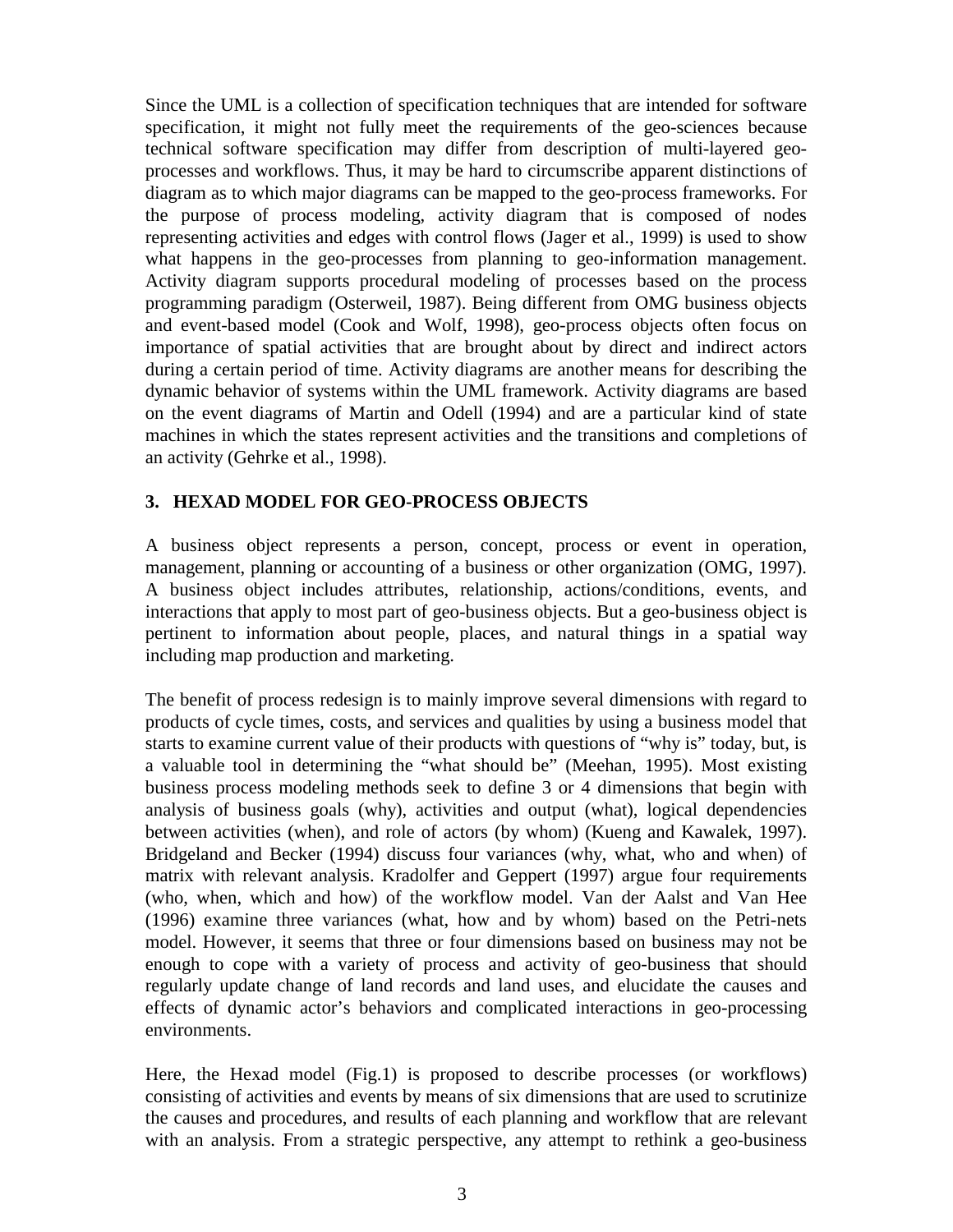process always begins with goal of process modeling and dominance of current value and quality as to *why* current process, activities, and events of human actors (or machines) can not meet customer's needs and do not confront with vision and goal of future trends of IT/IS by analyzing mid and long-term strategy or by estimating severe criticisms of their marketing failures. In the target-based point of view, the emphasis is on *what* process, activity and output should be defined. Through conventional value analysis of customer's satisfaction and objectives of each goal, and something to be done by human actors, it enables to take reshape for objectives and practices of goals and evaluate actor's behavior and ability. It often requires behavioral analysis of actor that gives birth to workflows (or spatial) changes over time.

From an organizational perspective, the focus is on *who* carries out this activity. Policymakers, planners, surveyors and even engineers involve with decisions of process and activities of surveying and mapping. Decision-making is, to a certain extent, considered to be definite events or actions when interactive operations between different groups occur in the course of surveying and mapping.



**Fig.1.** Hexad model for geo-process objects

In the structural perspective, we often consider alteration of a step as a task and an activity in the context of redesigning process. There is always inevitable question *how* we can reduce redundant spatial and legal data capture and maintenance by unbundling the data from a department application, and improve process cycle time by moving from task orientation to business function orientation (Meehan, 1995). From a behavioral point of view, the emphasis is on *when* processes and activities are executed. At the same time, it is concerned with measurements of cycle of productive time and computation of delivery of services by analyzing organizational route and procedural path. In terms of location and duration of process, these two dimensions are arising from question about where it takes so long and the backlogs are, land records are old and duplicated etc. Perhaps, it may require time-locational analysis as to *where* optimal steps and paths are required for obtaining quick conclusion when decision-making process involves with many steps with many different people in several different departments and organizations.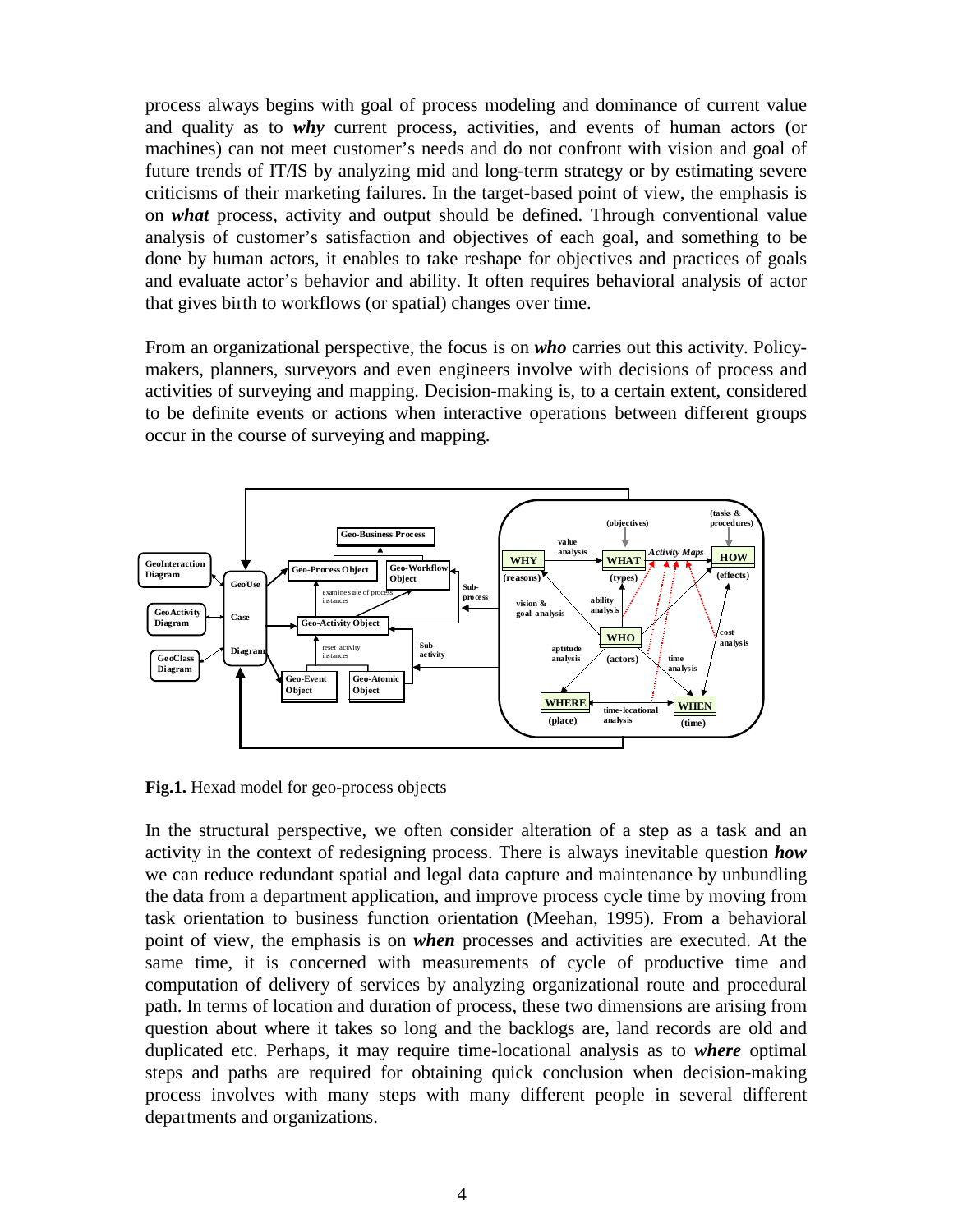## **4. AN OBJECT ACTIVITY MODEL FOR MULTI-DIMENSIONAL GEO-PROCESSES**

Since there are diverse domains, processes, and activities in geo-business objects, it may be hard to describe overall attributes of objects. Consistent with the above the Hexad model structure, a generic multi-dimensional object-oriented model is used to explain the framework of geo-information process. In any GIS/LIS agency or engineering enterprise, it has been classified into four and five objects such as process, activity, event and actor and their history.

Although the WFMC (1999b) defines the characteristics of workflow process definition, workflow process activity and event, there might be other requirements for the relationships between process and activity concerning basic principle of the cause and effect, actor, space and time. Additionally engineering and database applications might have led to dynamic interpretations of processes and activities. Many researchers and scientists have long articulated process and activity model, however, it might be still hard to classify and aggregate various types of activity. Particularly, multi-dimensional aspects of geo-activity objects are too immense to define activity instances when connecting with process and event instances. Here, we focus on further activity model enabling to illustrate the relationships between process and activity state, and actor manipulation. The holistic approach is used to portray a framework of geo-process (Fig. 2) that intends to deal with activity object as a core of workflows leading to the history at a specific application. Meanwhile, there are many activity-oriented approaches from IDEF0 (Huo, 1993), workflow activity model (Eder and Liebhart, 1994), etc and roleoriented models (Warboys, 1998). These two approaches may fail to represent the true complexity of work (Kueng and Kawalek, 1996) and may not be suitable for describing transactional complexity of temporal logics among various activities.



**Fig. 2.** Generic view of geo-processing objects

Alonso and Hagen (1997) argue workflow concept for spatial process focusing on tasks with several contents of activities. Weske et al. (1998) discuss workflow management in geo-applications. However, there are few dominant models to elucidate the characteristics of geo-activity corresponding to geo-business process requirements.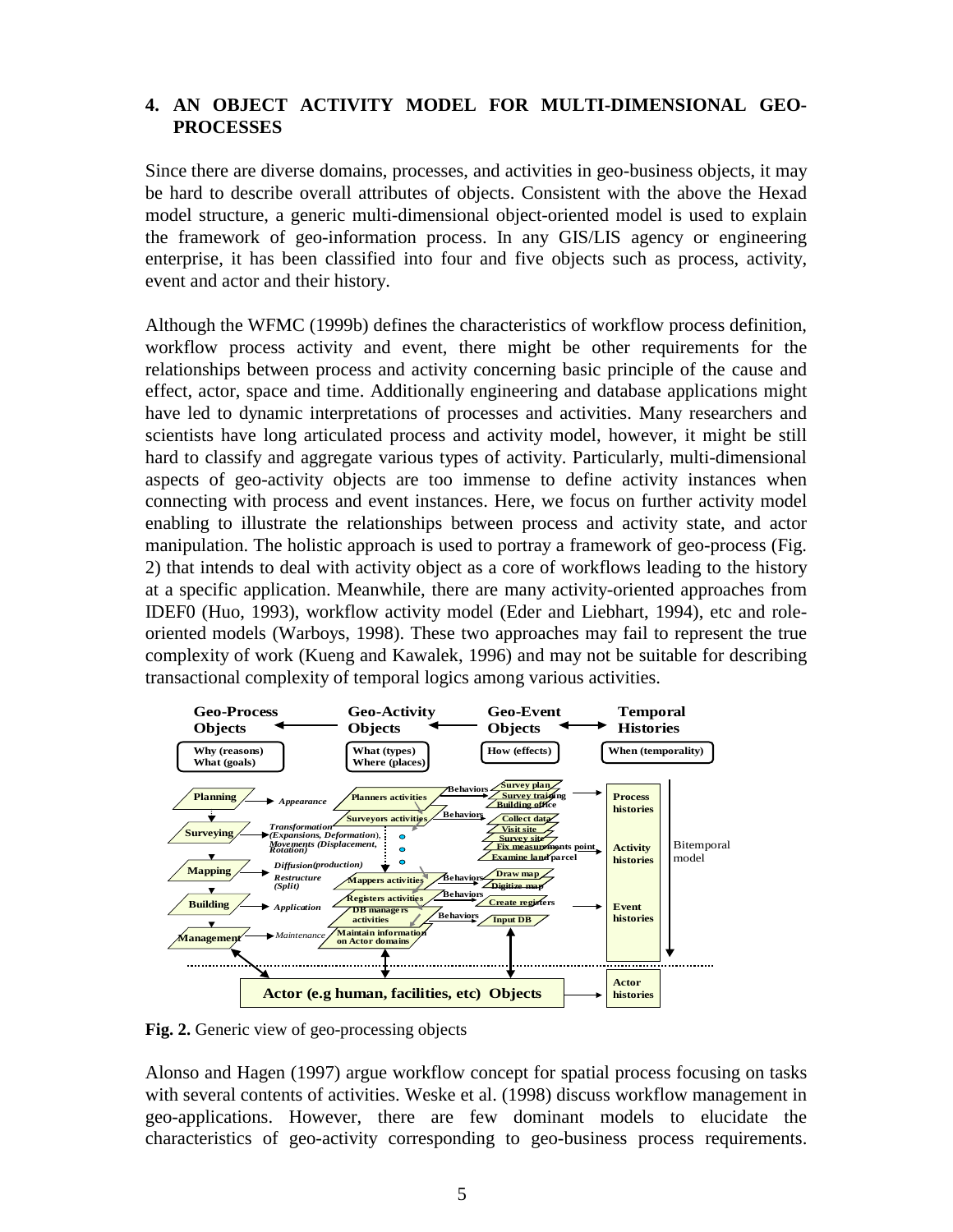When considering spatial changes as a result of actor's activities, Langran (1993) notes the importance of defining spatial process over time, and Claramunt and Theriault (1995) describe basic process of spatial activity and event over time. Peuquet (1994) defines a framework for spatial change using a Triad model in the TEMPEST that deals with three dimensions (What, Where and When). Now, our conceptual idea of Hexad Object Activity Model (HOAM) is presented to depict various properties of activity for explanation of process and event as well as their history by using state transition diagram of the activity and the Hexad matrix. In our model, an activity may consist of many atomic activities as objects that are similar to small unit of events or transactions. But, there is a subtle difference between an atomic activity and a transaction (Chiang, 1997).

The HOAM is based on object-oriented concept that supports role, association, and persistency of object, history of an object, etc. This model is designed to provide the dynamic behavior of objects associated with events, messages and methods within the state transition diagram of the activity that supports an activity or event-based design of objects. It associates each activity (or object) with a finite set of states (Breu and Grosu, 1998) and enables to model state changes by incoming activity. Asynchronously and synchronously cooperative activities coming from combinations of the same and different geo-time and geo-space with many actors' intensions can be described through the state transition tables, but require more details of activity (object and class) designs. Particularly, the cooperation of actor who participates in a common task requires the coordination of the task-related geo-activities as well as the coordination of the resources used during the execution of geo-process. In this case, it should determine the exact sequence of the activity to be performed in accordance with the predefined rules and scenarios and may choose the collaboration mode for concurrent execution of actor's actions (Rusinkiewicz et al., 1995).

Through the state transition diagram of the activity, it may enable to interpret behavior of geo-event object as atomic activity. As an idle state, an initiation means an inactive event that is not executed, while a ready state corresponds to conditions of activity, and event has been executed. Finally, the state commit and abort respectively reflect the commit and abort state's condition. However, this model is dependent on the geo-event and geo-activity characteristics stemming from combination of six dimensions in the context of collaborative geo-activity.

With regard to time, although the temporal aspects add another dimension to the scheduling of activity and workflow model, geo-business process and workflow typically try to reduce turnaround times and improve process execution duration for subprocesses and activities and absolute deadline of products (Eder and Panagos, 1999). Two perspectives of temporal requirements in process modeling are associated with duration of a task and occurrence of a task at a specific time. At certain points in activity model, it often focuses on the event time and transaction time based on temporal object model (Ozsu et al., 1996) providing geo-time management with the DateTime and Interval. We do not look into the issues of temporal object model, but our HOAM can have interface with temporal object model consisting of time instant, time interval and time span.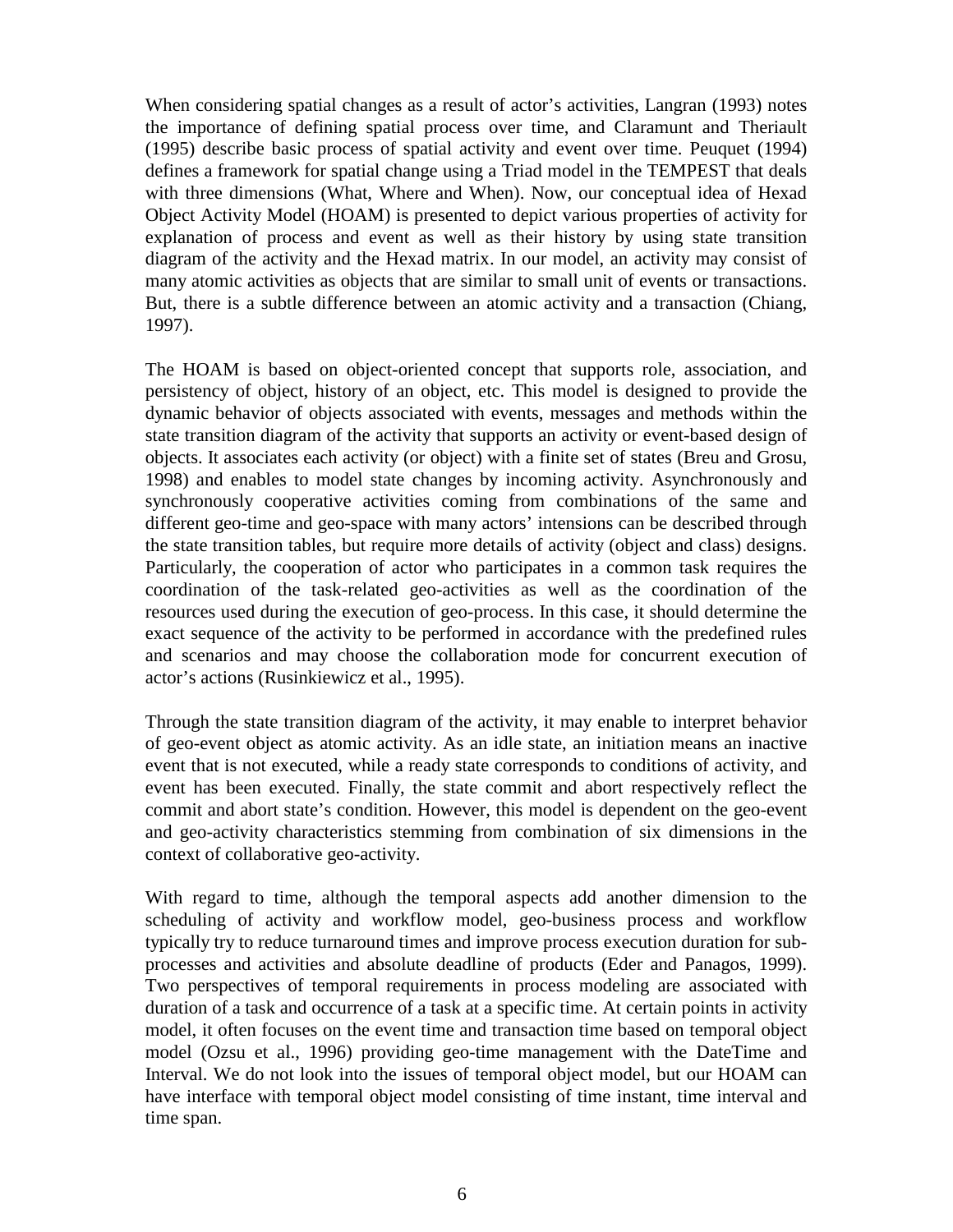Fig. 3 shows the primitive set of states between two activities. As an idle state, an initiation means an inactive event that is not executed. A ready state corresponds to conditions of activity or results in disable status linking with stop, and an active state has been activated or suspended. Finally, the state commits and aborts. This diagram consists of 3 steps (e.g. waiting, activating and ending) of transition/operation which can be invoked over time. Each transition interacts with temporal objects. In case of geotransaction for land registration management, a typical transaction executes a sequence of event and then requests a commit or abort through the online and the Internet.

To model a real life of activity, a class diagram should define all attributes, methods, and rules that are common to all instances of all activities postulating an Activity Class (or Type) that connects with the use case activity diagram. However, this micro level of object activity approach is dependent on the geo-event and geo-activity characteristics stemming from combination of six dimensions within the framework of collaborative geo-activities. This state transition diagram of object activity can be extended to or related with human activity level in order to explicate transaction model of land banking and geo-processing applications. The HOAM also provides dynamic features for action's principle helping the user to explicate versatile their activities because someone needs six dimensions and others only require three or four dimensions.



**Fig.3.** Hexad Object Activity Model

The numerous combinations of Hexad matrix are more pliable to illustrating the origin and heart of geo-activities. The HOAM also includes three features of dynamic properties of activity based on action, time and the history. In terms of the history, it is time-ordered sequences of all previous states of the activity. The history plays a major role in representing the foregoing footprints of geo-process as it shows the evolution of the process over time. With respect to geo-activity history, we refer to the histories of user activities or objects. By inspecting the activity history, particularly the change of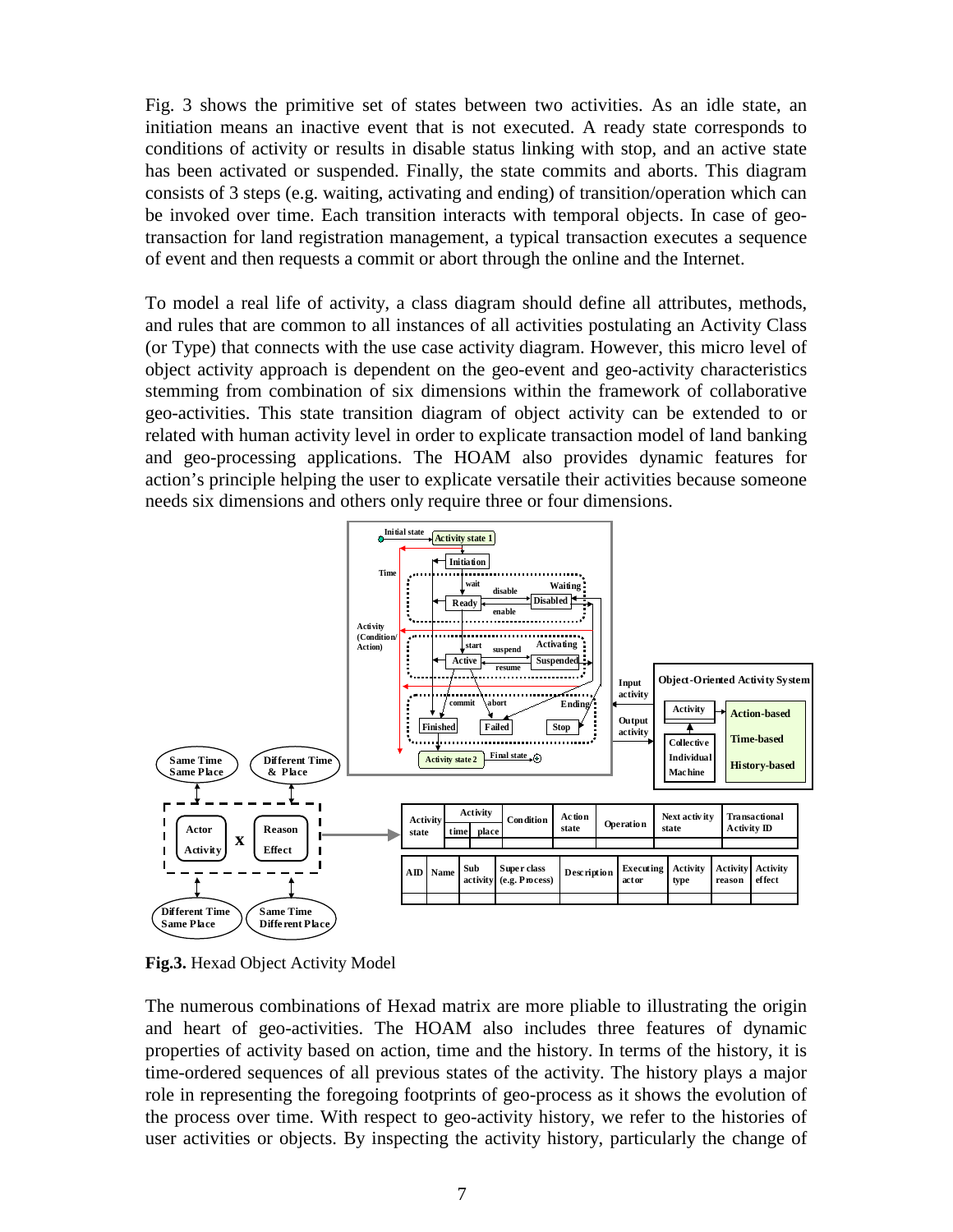current state activity's over time, dynamic monitorings of geo-activity and geo-event are possible, but requires more accurate temporal logic of geo-activity system. In conjunction with temporal object model, the HOAM is capable of comparing previous and current state of activity and denoting attributes of each activity.

## **5. GEO-ACTIVITY DESIGN APPROACH**

Geo-process models and workflow systems define, execute, and monitor the flow of work within GISs organization by using a computerized representation of work procedures and activities. There are unforeseen activities and events arising from dominant human actors. There are also other technical staffs who support decisionmakers, have extra roles in causing unforeseen activities and events. Much intensions and attractions pay attentions to the ways and questions on how to handle unforeseen situations and how to design for unanticipated, but very decisive activity. Although geoactivity design patterns describe solutions for a set of common way of configurations, there is a lack of a systematic way to integrate different activity designs. With the benefit of extension of state transition diagram and activity diagram, it may be able to generalize activity design that applies to various types of geo-activities ranging from land surveying and to land registration and land management.



**Fig. 4.** Transition of activity design

Activity design begins with the recognition of existing environments in terms of surveying plan, law, regulations, etc that define and identify geo-activities (Fig. 4), and then continuously generates activity instances (Teege, 1996) and transform theirs attributes and methods based on the flexibility of the object-oriented mechanisms. By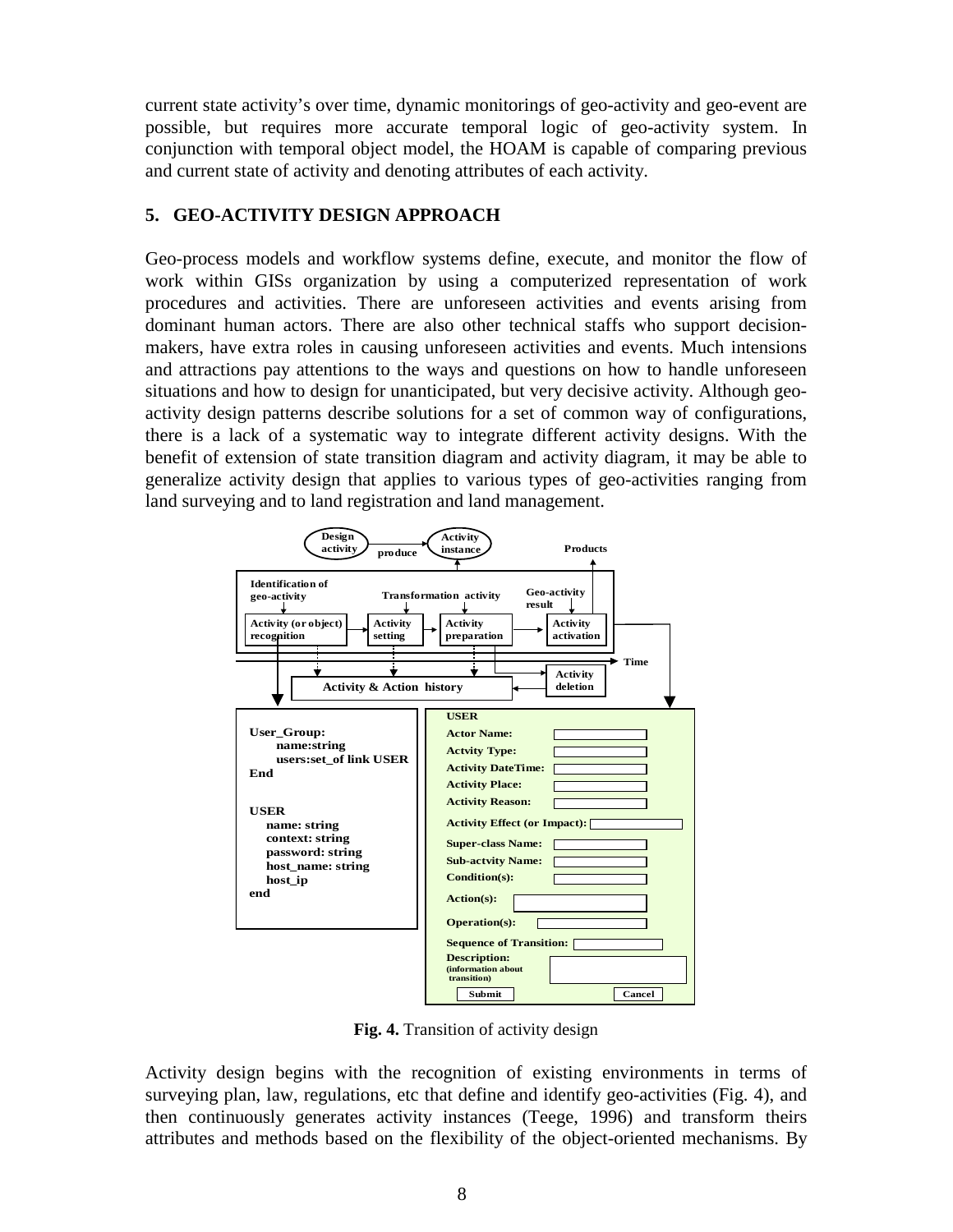interacting with actors, it brings about determinant results of geo-products or feedbacks of activity. However, there are always technical problems in detecting what activities are happened and changed, and where they are. To respond these questions, a set of collaborative work for geo-workflow management that is appropriate to distributed object system can be considered. The simplest way to denote spatial events and activities in geo-process is by actor's operating system ID. This helps geo-activity to associate actors with activities. Generally, it would be impossible for actors to know about other geo-activities and specific state of other actors such as their roles, whether they are active in the system. To illustrate the concept of actor behavior's detection, consider the above example user and group class in state transition diagram. Each geoactivity is represented as an object in which the operating manager (or user) stores pertinent information and can be aggregated in a user-group or large group of geoactivity databases. The main constraint with this approach is that it might be hard to bind information of geo-activity's changes from different Departments and other concerned authorities. Particularly, when the same contents of actor activities arise from different users, a dynamic way of temporal logic properties must be considered. Since most GISs packages might have shortcomings to support applicable model of spatial processes or geo-activities with temporal object, it might be hard to explain how current workflow model could be harmonized with versatile concepts of geo-processes and activities.

### **6. CONCLUSIONS**

Most approaches to business or workflow modeling have a large variation in their conceptual constructs and their ability of comprehensible understandings of various processes and activities. There are, however, few efforts on redefining the context of six dimensions even in prevailing areas of process modelings. Although activity model have been articulated in many aspects of businesses, engineering, and industries, it may be still hard to apply to the concept of geo-activity and events on account of different perspectives between workflow models and geo-process models.

In this study, we propose the model of the Hexad and HOAM. The model provides a general framework for the design of geo-activity with the help of several diagrams of the UML. The principal idea of the model is associated with the concept of activity by interpreting six dimensions and its combination. The activity model explicates generic characteristics of their types and attributes enabling to cope with interpretation of multifarious types of activity.

The most significant contribution is the fact that the Hexad approach based on objectoriented activity model has dynamic potentials and feasibilities to expound a real life of geo-activities and events. Therefore, the model is designed to illustrate geo-event's execution at the object level and portray actor's activity at the geo-spatial level. To detect unforeseen geo-activity and event, we suggest geo-activity design with activity tables and state transition form enabling to describe activity's methods and attributes connecting with six dimensions no matter where actors are.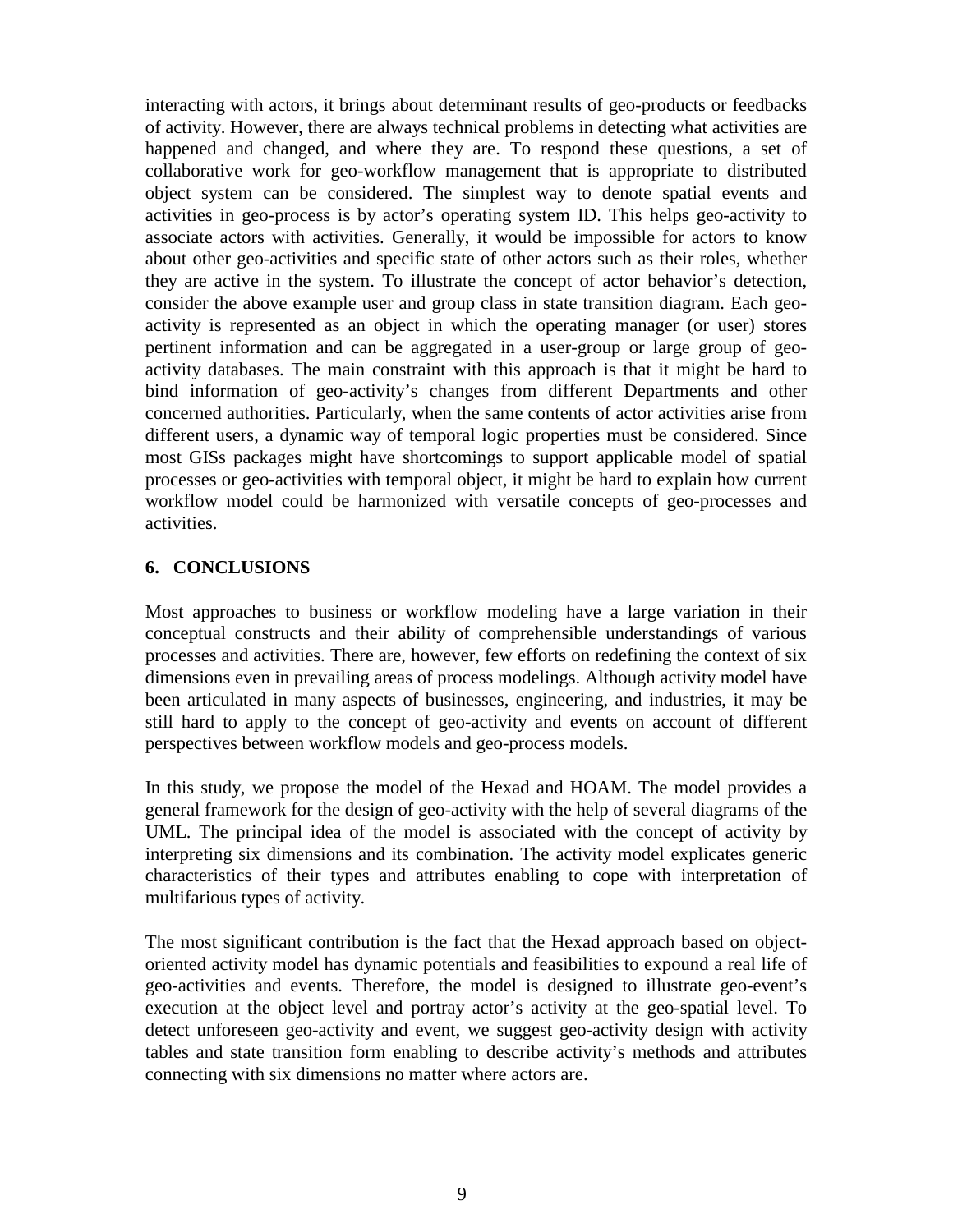#### **REFERENCES**

- Alonso, G. and Hagen, C., 1997, Geo-Opera: Workflow concepts for spatial processes. Proceedings of 3rd International Symposium on Spatial Databases (SSD'97), Berlin, Germany.
- Bauer, M. Kohl, C. and Mayr, H., 1994, Enterprise modeling using OOA techniques. Proceedings of Connectivity-94: Workflow Management-Challenges, Paradigms and Products, Oldenbourg, Munchen, 1994, pp. 96-111.
- Booch, G., 1994, Object-oriented analysis and design with applications. Benjamin/Cummings,  $2<sup>nd</sup>$  ed., Redwood City CA, 1994.
- Booch, G. Rumbaugh, J. and Jacobson, I., 1999, The Unified Modeling Language: User guide. Addison-Wesley.
- Breu, R. and Grosu, R., 1998, Modeling the dynamic behavior of objects on events, messages and methods. Technical Report TUM-I9804, Technical University of Munchen.
- Bridgeland, D. and Becker, S., 1994, Simulation SATYAGRAPA: A successful strategy for business process reengineering. Proceedings of the 1994 Winter Simulation ACM Conference, December 11-14, 1994, Orlando, FL, USA, pp. 1214-1220.
- Chiang, H.K., 1997, Activity management in cooperation environments. Ph.D Thesis, University of Illinois at Urbana-Champaign.
- Claramunt, C. and Theriault, M., 1995, Managing time in GIS: An event-oriented approach. Recent Advances on Temporal Databases, Clifford,. J and Tuzhilin, A., (editors), Springer-Verlag, Zurich, pp. 23-42.
- Cook, J.E. and Wolf, A.L., 1998, Discovering models of software processes from event-based data. ACM Transactions on Software Engineering and Methodology, Vol 7 (3), July, 1998, pp. 215-249.
- Eder, J. and Liebhart, W., 1994, A transaction-oriented workflow activity model. Proceedings of 9th International Symposium on Computer and Informations Systems, Antalya, Turkey, November, 1994, pp. 9-16.
- Eder, J. and Panagos, E., 1999, Time management in workflow systems. Proceedings of 3<sup>rd</sup> International Conference on BIS'99 (Business Information System), Springer-Verlag, Poznan, Polen, 1999, pp. 265-280.
- Ellis, C. and Nutt, G., 1980, Office information systems and computer science, ACM Computing Surveys, Vol. 12, No. 1, March, 1980, pp. 27-60.
- Eng, B., 1999, Business process modeling. Proceedings of International Conference on Object-Oriented Programming Systems, Languages, and Application, November 1-5, 1999, Denver Colorado, USA.
- Gehrke, T. Goltz, U. and Wehrheim, H., 1998, The dynamic models of UML: Towards a semantics and its application in the development process. Technical Report 11-98, University of Hildesheim, Germany.
- Hammer, M. and Champy, J., 1993, Reengineering the corporation. Harper Collins Publishers.
- Huo, C., 1993, An activity model for standards process for the distributed interactive simulation. Proceedings of the Winter Simulation ACM Conference, Los Angeles, CA, December 13-16, 1993, pp. 1013-1020.
- Jacobson, I. Christerson, M. and Constantine, L., 1994, The OOSE: A use-case drive approach. edited by Carmichael, A.: Object Development Methods. SIGS Books, New York, 1994, pp. 247-270.
- Jacobson, I., 1995, Business process reengineering with object technology. Addison-Wesley.
- Jager, D. Schleicher, A. and Westfechtel, B., 1999, Using UML for Software Process Modeling. ESEC / SIGSOFT FSE 1999, Springer LINK, pp. 91-108
- Kawalek, P., 1999, The goal in the organization. Proceedings of the Business Information Technology (BIT) World Conference, Cape Town, June 30- July 2, 1999.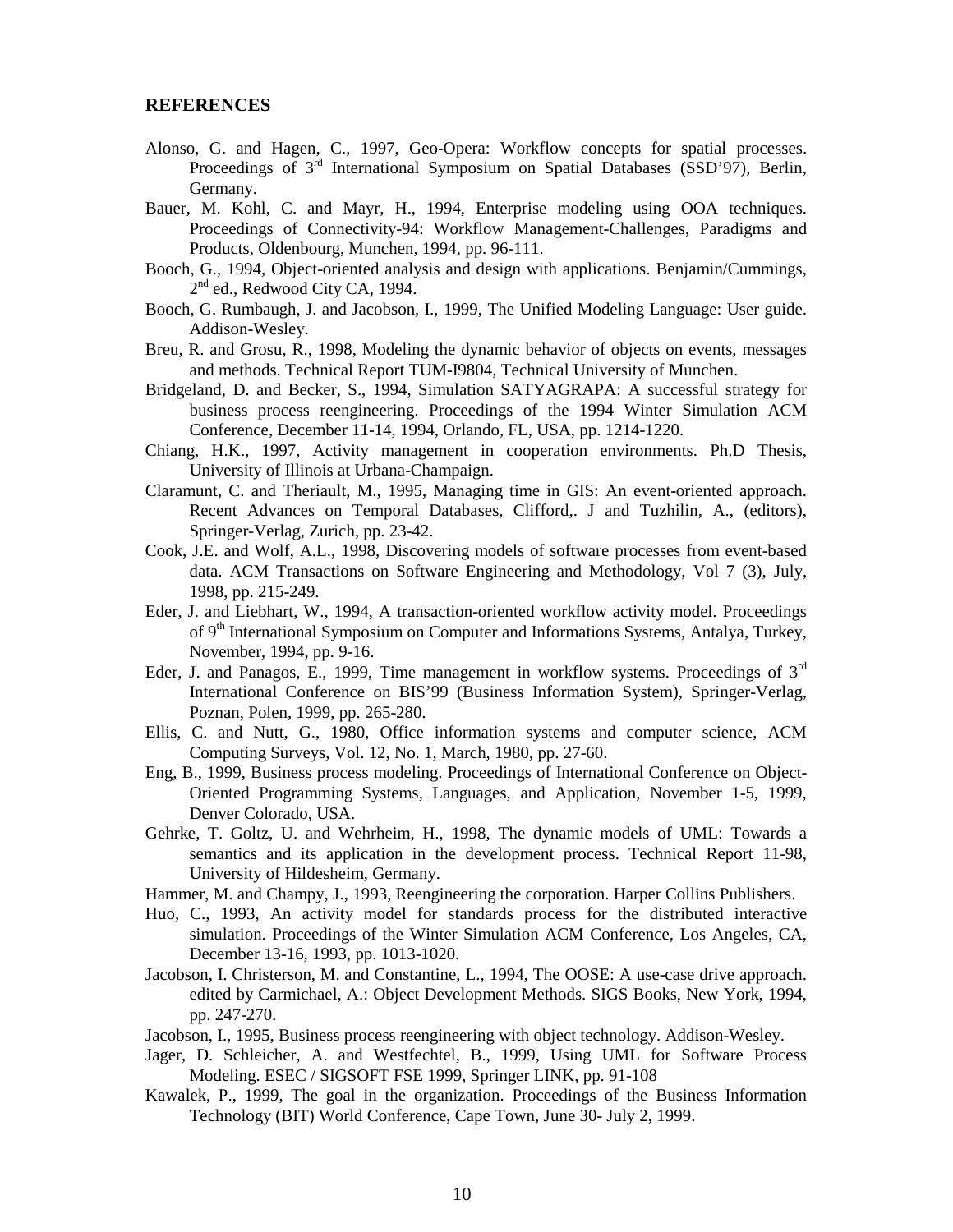- Kradolfer, M. and Geppert, A., 1997, Modeling concepts for workflow specification. Technical Report 97-05, University of Zurich.
- Kueng, P. and Kawalek, P., 1996, How to compose an object-oriented business process model?. Proceedings of IFIP WG 8.1/WG 8.2 Working Conference on Method Engineering, edited by Brinkkemper, S. et al., Atlanta, August 26-28, 1996. Working paper of Informatics Process Group (IPG), University of Manchester, UK.
- Kueng, P. and Kawalek, P., 1997, Goal-based business process models: Creation and evaluation. Business Process Management Journal, Vol.3, No.1, April, 1997, pp. 17-38.
- Langran, G., 1993, Time in GIS, Taylor & Francis.
- Lawrence, P., 1997, The workflow handbook, Workflow Management Coalition. John Wiley & Sons, New York.
- Martin, J and Odell, J., 1994, Object-oriented methods: A foundation. Prentice Hall.
- Medina-Mora, R. Winograd, T. and Flore, R., 1993, Action workflows as the enterprise integration technology. IEEE Computer Society, Vol. 16, No. 2.
- Meehan, W.J., 1995, Process reengineering using GIS. ESRI White Paper Series. OMG, 1997, Business object DTF- Common business objects. OMG document bom/97- 12-04.
- OMG, 2000, OMG Unified Modeling Languages specification. OMG first Edition, March, 2000. Http://www.omg.org/uml.
- Osterweil, L., 1987, Software process are software too. Proceedings of ICSE'9, Monterey, California, March, 1987.
- Ould, M.A., 1995, Business processes modeling and analysis for reengineering and improvement. John Wiley & Sons.
- Ozsu, M.T. Szafron, D. and Goralwalla, I.A., 1996, Modeling time: Backs to basics. Technical Report 96-03, University of Alberta.
- Panagos, E. and Eder, J., 1999, Towards distributed workflow process management. International Workshop on Cross-Organizational Workflow Management and Coordination, San Francisco, California, February, 1999.
- Peuquet, D., 1994, It is about time: A conceptual framework for the representation of temporal dynamics in GISs. Annals of the Association of American Geographers, Vol. 84, pp. 441- 461.
- Rumbaugh, J., 1991, Object-oriented modeling and design. Prentice-Hall.
- Rusinkiewicz, M. Klas, W. Tesch, T. and Muth, P., 1995, Towards a cooperative transaction model: The cooperative activity model. Technical Report GMD-899, March, 1995, German National Research Center for Computer Science.
- Scheer, A. W., 1998, Aris- Business process modeling, Springer, Berlin.
- Teege, G., 1996, Object-oriented activity support: A model for integrated CSCW systems. Journal of Collaborative Computing, 1996, pp. 93-124.
- Van der Aalst, W.M.P. and Van Hee, K.M., 1996, Business process redesign: A Petri-net-based approach. Journal of Computers in Industry, Vol. 29, Jan-Feb, 1996, pp. 15-26.
- Warboys, B.C. and Martinez-Garcia, A.I., 1998, From RADS to DESs: A mapping from process models to discrete event simulation. Proceedings of the Software Process Simulation Modeling (ProSim) Workshop' 98, Portland, Oregon, June 22-24, 1998.
- Weske, M. Vossen, G. Medeiros, C.B. and Pires, F., 1998, Workflow management in geoprocessing applications. Proceedings of  $6<sup>th</sup>$  International Symposium on Advanced in GISs, Conference on Information and Knowledge Management, November 3-7, 1998, Washington,
- WFMC, 1999a, Workflow Management Coalition Terminology & Glossary. Document Number WFMC-TC-1011, Http://www.aiim.org/wfmc/standards/docs.htm.
- WFMC, 1999b, Workflow Management Coalition Interface 1: Process definition interchange process model. Http://www.aiim.org/wfmc/standards/docs.htm.